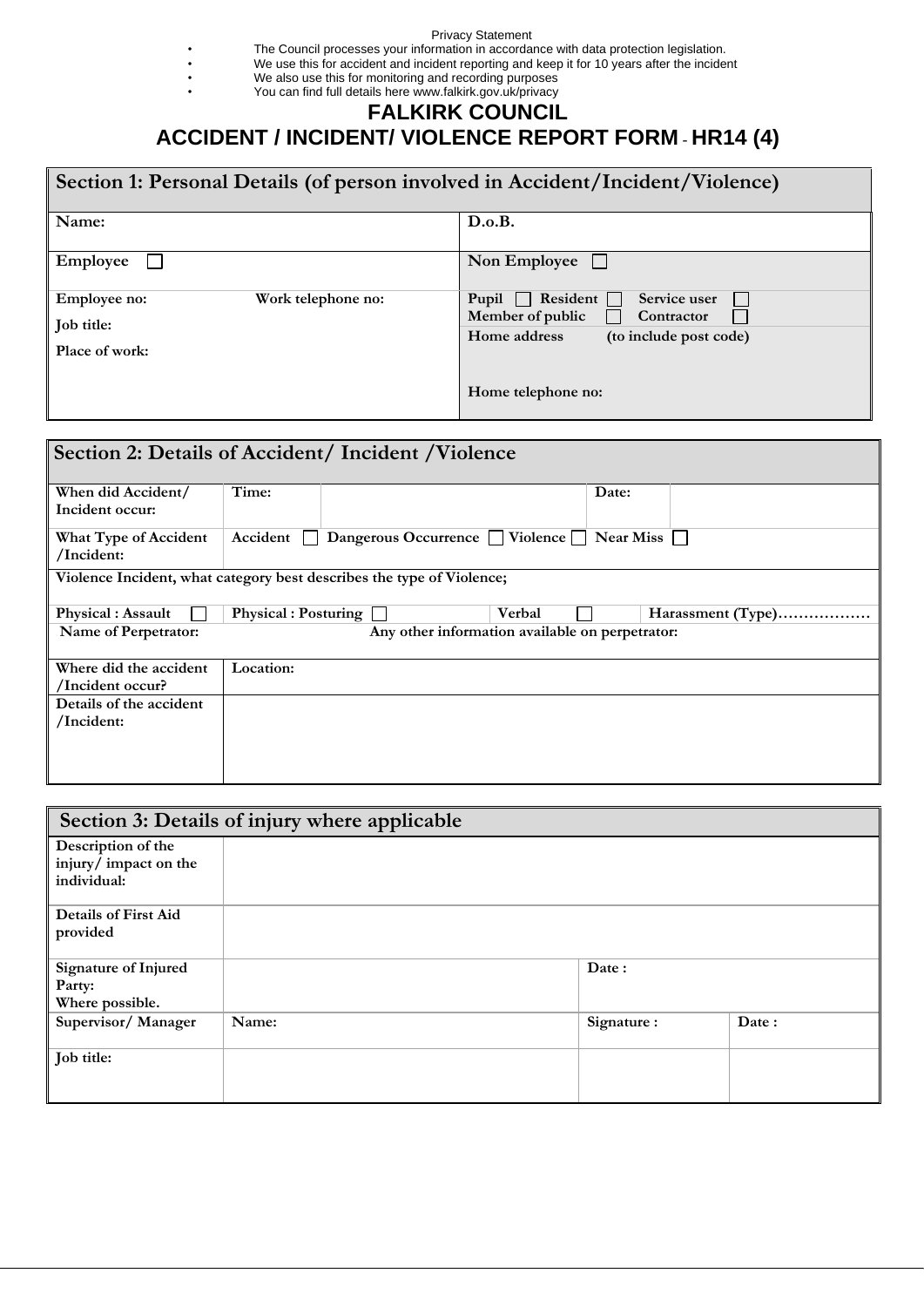| <b>Section 4 Accident Investigation:</b>                                                                                                                                                          |                                                                                                                                                               |  |  |
|---------------------------------------------------------------------------------------------------------------------------------------------------------------------------------------------------|---------------------------------------------------------------------------------------------------------------------------------------------------------------|--|--|
| Section 4 (a) Investigation Checklist: This Section 4 (a) to be completed when injured person has any time off work or                                                                            |                                                                                                                                                               |  |  |
| attends Hospital for treatment as a result of this workplace accident. If there were no injuries, however the accident has had<br>serious consequences, then the investigation must be conducted. |                                                                                                                                                               |  |  |
| Where no time has been lost nor has employee visited hospital go to Section 4(b).                                                                                                                 |                                                                                                                                                               |  |  |
|                                                                                                                                                                                                   | <b>LOCATION OF ACCIDENT/INCIDENT</b><br><b>Mandatory fields:</b>                                                                                              |  |  |
| Was the accident/incident caused by defects in the premises?                                                                                                                                      | Have the defects been reported?                                                                                                                               |  |  |
| $Yes \Box$<br>$\overline{N_0}$                                                                                                                                                                    | No $\Box$ If yes, when?<br>$Yes \Box$                                                                                                                         |  |  |
| Have regular health and safety inspections been carried out?<br>$Yes \Box$<br>$\rm No$ $\Box$                                                                                                     | If yes, are records of these inspections available?<br>$Yes \Box$<br>$\overline{N_{0}}$                                                                       |  |  |
| Was the Injured person working at height?<br>$\overline{N_0}$<br>$Yes$ $\Box$                                                                                                                     | If yes, what safety precautions have been put in place to prevent<br>falls of persons, equipment and material?                                                |  |  |
|                                                                                                                                                                                                   | RISK ASSESSMENT/TASK                                                                                                                                          |  |  |
|                                                                                                                                                                                                   | <b>Mandatory fields:</b>                                                                                                                                      |  |  |
| Was a risk assessment available for the activity involved in the<br>accident/incident?<br>$Yes$ $\Box$<br>$\overline{N_{0}}$                                                                      | Is the risk assessment available and up to date for the activity<br>being carried out during the accident/incident?<br>$Yes \Box$<br>$\rm No$                 |  |  |
| Were all control measures required by the risk assessment in place                                                                                                                                | If not please give details of discrepancies and reasons for the non-                                                                                          |  |  |
| at the time of the accident?<br>$Yes$ $\Box$<br>$\overline{N_{O}}$                                                                                                                                | compliances.                                                                                                                                                  |  |  |
| Is there a procedure for the activity being carried out?                                                                                                                                          | Was the correct procedure followed?                                                                                                                           |  |  |
| $Yes \Box$<br>$\rm No$<br>Was the injured person trained to carry out the task?                                                                                                                   | $\overline{N_{0}}$<br>$Yes$ $\Box$<br>Was the task simple or repetitive?                                                                                      |  |  |
| $Yes$ $\Box$<br>$\overline{N_{O}}$                                                                                                                                                                |                                                                                                                                                               |  |  |
| Was training required for the task<br>$Yes$ $\Box$<br>$\rm No$                                                                                                                                    | If yes, what training was given and what records are available.                                                                                               |  |  |
|                                                                                                                                                                                                   | <b>MANUAL HANDLING</b>                                                                                                                                        |  |  |
| If manual handling was a contributory factor to the accident was                                                                                                                                  | To be completed for Manual Handling activities only:<br>If yes, had the injured person received manual handling training?                                     |  |  |
| this identified in the risk assessment?                                                                                                                                                           | $\overline{N_{0}}$<br>$Yes \Box$                                                                                                                              |  |  |
| $Yes \Box$<br>$\overline{N_{0}}$ $\Box$                                                                                                                                                           | Are records available? Provide details.                                                                                                                       |  |  |
|                                                                                                                                                                                                   |                                                                                                                                                               |  |  |
| Were manual handling/lifting aids available?                                                                                                                                                      | If yes, were they used?                                                                                                                                       |  |  |
| $Yes$ $\Box$<br>$\rm{No}$                                                                                                                                                                         | No $\Box$ If no, give reasons why.<br>Yes                                                                                                                     |  |  |
|                                                                                                                                                                                                   | <b>HAZARDOUS SUBSTANCES</b>                                                                                                                                   |  |  |
|                                                                                                                                                                                                   | To be completed where hazardous chemicals involved in activities only:<br>If yes, give details of the substance(s) involved.                                  |  |  |
| Were hazardous substances involved in the accident?<br>$\overline{\text{No}}$<br>$Yes$ $\Box$                                                                                                     |                                                                                                                                                               |  |  |
| Has a COSHH assessment been carried out?                                                                                                                                                          | If yes, was the injured person made aware of the control measures                                                                                             |  |  |
| $Yes$ $\Box$<br>$\overline{N_{0}}$                                                                                                                                                                | required?<br>$Yes \_$<br>$\overline{N_{0}}$                                                                                                                   |  |  |
|                                                                                                                                                                                                   | PERSONAL PROTECTIVE EQUIPMENT (PPE)                                                                                                                           |  |  |
| To be completed where PPE required only:                                                                                                                                                          |                                                                                                                                                               |  |  |
| Was the person who was involved in the accident issued with and<br>wearing the correct PPE as identified in the risk assessment?<br>$Yes$ $\Box$<br>No                                            | If no, had the person involved in the accident been instructed in<br>what PPE was required for the task and how it should be used.<br>$Yes \Box$<br>$\rm{No}$ |  |  |
| Was the PPE defective in any way?<br>$Yes$ $\Box$<br>$\rm No$                                                                                                                                     | If yes, give details.                                                                                                                                         |  |  |
| Has Respiratory Protective Equipment been identified as a control<br>Has a face fit test been carried out for the injured person?                                                                 |                                                                                                                                                               |  |  |
| measure?<br>$Yes \Box$<br>$\rm No$<br>Are records available?<br>Yes [<br>N <sub>o</sub><br>Yes  <br>$\rm No$                                                                                      |                                                                                                                                                               |  |  |
| MACHINERY/EQUIPMENT                                                                                                                                                                               |                                                                                                                                                               |  |  |
| To be completed where accidents involves machinery or equipment only:                                                                                                                             |                                                                                                                                                               |  |  |
| Was machinery/equipment a contributing factor to the<br>If yes, give details of machinery involved in the accident/incident.                                                                      |                                                                                                                                                               |  |  |

W:HSC/Accident Invest/ HRif Forms/ HR 14(4) Accident Report Form 2016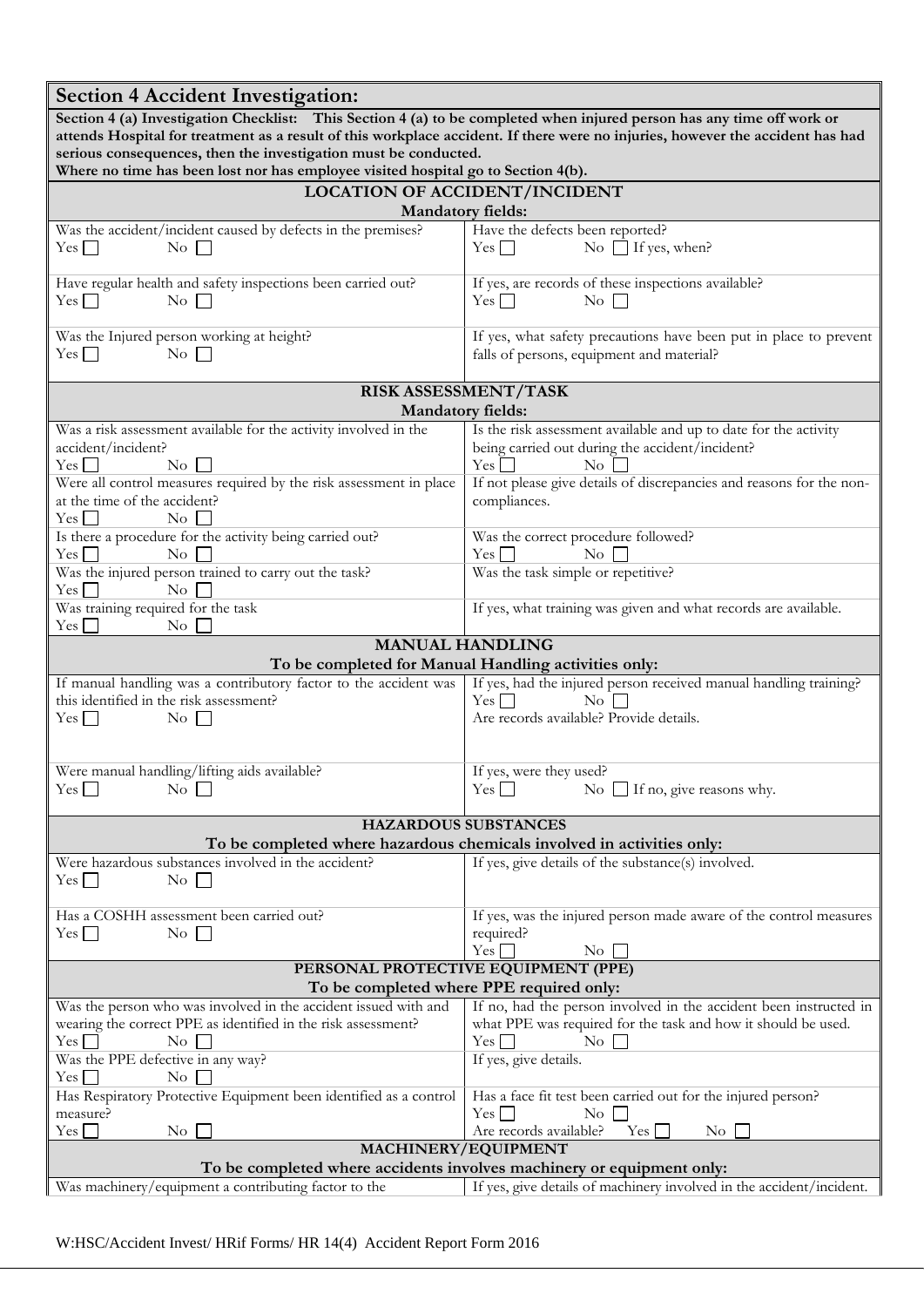| accident/incident?                                               |                                                   |
|------------------------------------------------------------------|---------------------------------------------------|
| Yes<br>$\overline{N}_{O}$                                        |                                                   |
| Has the machinery/equipment been maintained?                     | Are records of maintenance available?             |
| $\overline{N_0}$    <br>$Yes$ $\Box$                             | $Yes \mid \mid$<br>$\overline{N_0}$               |
|                                                                  |                                                   |
| Was the machinery/equipment defective i.e. any electrical        | If yes, give details.                             |
| problems or missing guards at the time of the accident/incident? |                                                   |
| $Yes \Box$<br>$\overline{N_0}$                                   |                                                   |
|                                                                  |                                                   |
| Do employees carry out pre-use checks on the                     | If yes are there records of pre-use checks?       |
| machinery/equipment?                                             | Yes $\Box$<br>$\overline{N_0}$                    |
| $Yes$ $\Box$<br>$\rm No$                                         |                                                   |
| Are statutory insurance inspections required for the             | Are the required records and certificates for the |
| machinery/equipment?                                             | machinery/equipment?                              |
| $\overline{N_0}$<br>Yes                                          | $Yes \Box$<br>$\overline{N_{0}}$                  |
|                                                                  |                                                   |
|                                                                  |                                                   |
| <b>Attached documentation</b>                                    |                                                   |
|                                                                  |                                                   |
| Any other issues Identified during Investigation:                |                                                   |
|                                                                  |                                                   |
|                                                                  |                                                   |
|                                                                  |                                                   |
|                                                                  |                                                   |
|                                                                  |                                                   |
| Are there photographs, pictures, diagrams and measurements of    | Attached to form.                                 |
| the site and machinery involved in the accident/incident?        | $Yes$  <br>$\overline{N_{O}}$                     |
| Yes  <br>$\rm No$                                                |                                                   |
|                                                                  |                                                   |
|                                                                  |                                                   |

| Section 4 (b): Action Taken To Prevent Recurrence of Accident/ Incident |       |         |  |            |                |
|-------------------------------------------------------------------------|-------|---------|--|------------|----------------|
| <b>Mandatory field:</b>                                                 |       |         |  |            |                |
| General actions:                                                        |       |         |  |            |                |
|                                                                         |       |         |  |            |                |
|                                                                         |       |         |  |            |                |
|                                                                         |       |         |  |            |                |
|                                                                         |       |         |  |            |                |
| <b>Action Plan</b>                                                      |       |         |  |            |                |
| Action to be taken                                                      |       | By Whom |  | Date to be | Date completed |
|                                                                         |       |         |  | completed  |                |
|                                                                         |       |         |  |            |                |
|                                                                         |       |         |  |            |                |
|                                                                         |       |         |  |            |                |
|                                                                         |       |         |  |            |                |
|                                                                         |       |         |  |            |                |
| Supervisor/Manager                                                      | Name: |         |  | Signature: | Date:          |
|                                                                         |       |         |  |            |                |
| Job title:                                                              |       |         |  |            |                |
|                                                                         |       |         |  |            |                |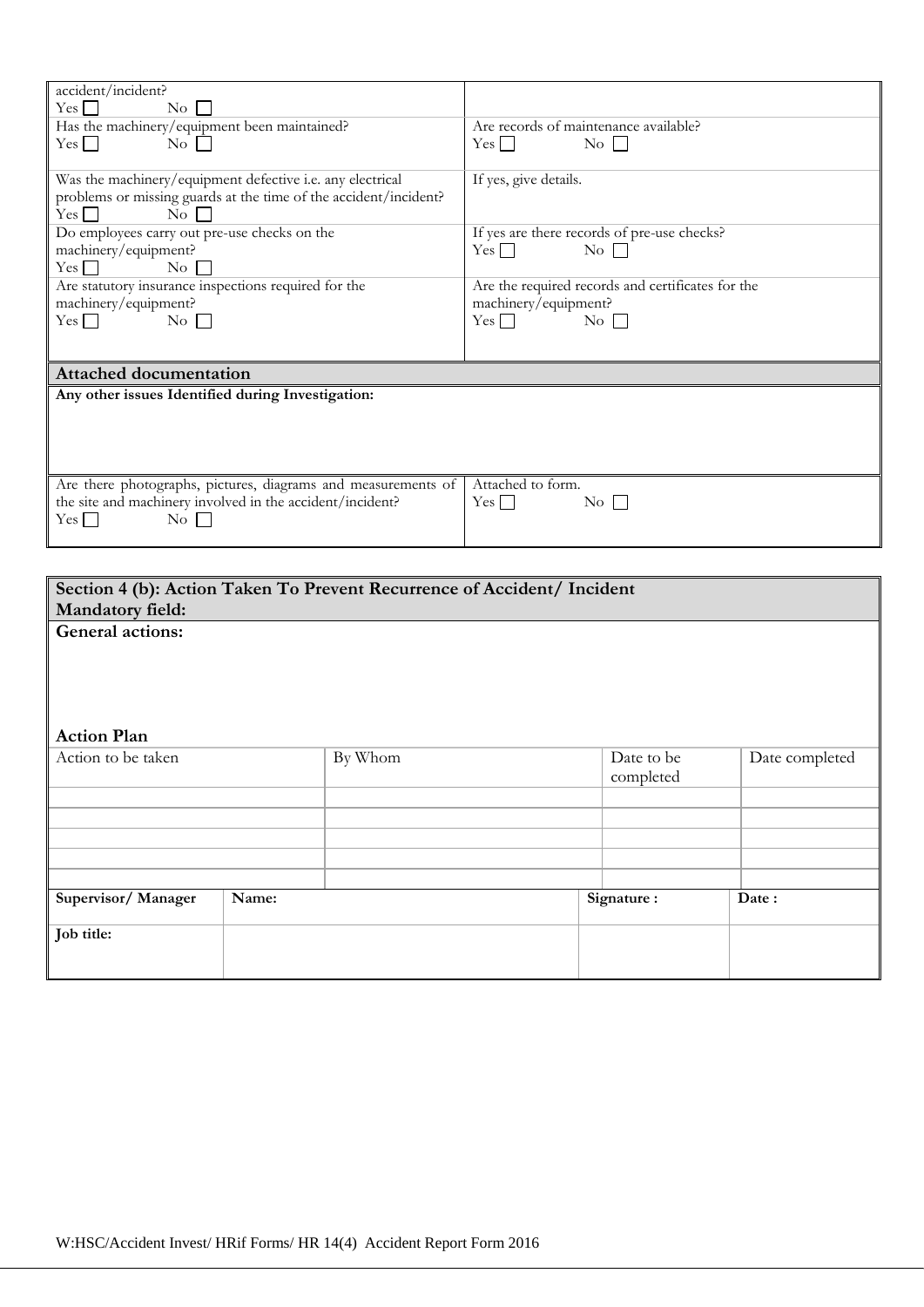| Section 5 - Absence Details As A Result Of Accident/Incident to Employee                                                                                                                                                                                                                                                                                                                                                                                                                                                                            |            |                                                                                                                           |  |  |
|-----------------------------------------------------------------------------------------------------------------------------------------------------------------------------------------------------------------------------------------------------------------------------------------------------------------------------------------------------------------------------------------------------------------------------------------------------------------------------------------------------------------------------------------------------|------------|---------------------------------------------------------------------------------------------------------------------------|--|--|
| Was time taken off work?                                                                                                                                                                                                                                                                                                                                                                                                                                                                                                                            | YES        | $NO \square$ If No; Report is complete.                                                                                   |  |  |
| Was more than 3 days taken off?                                                                                                                                                                                                                                                                                                                                                                                                                                                                                                                     | YES        | $NO$ If less than 7: Report is complete.                                                                                  |  |  |
| Was more than 7 days taken off?                                                                                                                                                                                                                                                                                                                                                                                                                                                                                                                     | YES $\Box$ | NO If Yes then go to Section 6.                                                                                           |  |  |
| within 15 days. (See details below on how to report to HSE)                                                                                                                                                                                                                                                                                                                                                                                                                                                                                         |            | N.B. * If absence lasts for more than 7 days (not counting the day of the accident), the Line Manager MUST notify the HSE |  |  |
| Section 6 - Report to Health and Safety Executive (HSE)                                                                                                                                                                                                                                                                                                                                                                                                                                                                                             |            |                                                                                                                           |  |  |
| Reporting of Injuries, Diseases & Dangerous Occurrence Regulations (RIDDOR)                                                                                                                                                                                                                                                                                                                                                                                                                                                                         |            |                                                                                                                           |  |  |
| Section 6a: Main categories of RIDDOR reports.                                                                                                                                                                                                                                                                                                                                                                                                                                                                                                      |            |                                                                                                                           |  |  |
| <b>Employee RIDDOR</b> accidents:                                                                                                                                                                                                                                                                                                                                                                                                                                                                                                                   |            |                                                                                                                           |  |  |
| Fatality/serious incident; In case of a fatality contact Health Safety & Care Team and your Director Immediately<br>A fracture, other than to fingers, thumbs and toes;<br>Amputation of an arm, hand, finger, thumb, leg, foot or toe;<br>Unconsciousness caused by head injury or asphyxia;<br>An employee is absent from work or is unable to perform their normal work for more than 7 consecutive days, not including the<br>day of the accident, days that the employee would not normally work i.e. rest days or weekends are to be counted; |            |                                                                                                                           |  |  |
| Non-employee RIDDOR accidents:<br>Resulted in non-employee being taken to hospital from scene of accident for treatment as a result of                                                                                                                                                                                                                                                                                                                                                                                                              |            |                                                                                                                           |  |  |
| Injured as a result of Council Activities;                                                                                                                                                                                                                                                                                                                                                                                                                                                                                                          |            |                                                                                                                           |  |  |
| Injured as a result of faulty equipment/premises. (See Accident/Incident Reporting Policy section 3.2)                                                                                                                                                                                                                                                                                                                                                                                                                                              |            |                                                                                                                           |  |  |
| Section 6b: REPORTING TO THE HSE                                                                                                                                                                                                                                                                                                                                                                                                                                                                                                                    |            |                                                                                                                           |  |  |
| All of the above should be reported within 10 days on line to HSE.<br>➤                                                                                                                                                                                                                                                                                                                                                                                                                                                                             |            |                                                                                                                           |  |  |
| Where an absence is over 7days as a result of an accident it must be reported to the HSE within 15 days.<br>➤                                                                                                                                                                                                                                                                                                                                                                                                                                       |            |                                                                                                                           |  |  |
| <b>REPORT VIA: INTERNET:</b> http://www.hse.gov.uk/riddor/report.htm Printed form to be attached to accident/Incident<br>form $HR14(4)$                                                                                                                                                                                                                                                                                                                                                                                                             |            |                                                                                                                           |  |  |
| DATE REPORTED TO H.S.E:                                                                                                                                                                                                                                                                                                                                                                                                                                                                                                                             |            |                                                                                                                           |  |  |
|                                                                                                                                                                                                                                                                                                                                                                                                                                                                                                                                                     |            |                                                                                                                           |  |  |
| Name of Person reporting accident to HSE:                                                                                                                                                                                                                                                                                                                                                                                                                                                                                                           |            | Date:                                                                                                                     |  |  |
| *Note: Copy of the report form the H.S.E. to be attached to this accident/incident reporting form for recording purposes.                                                                                                                                                                                                                                                                                                                                                                                                                           |            |                                                                                                                           |  |  |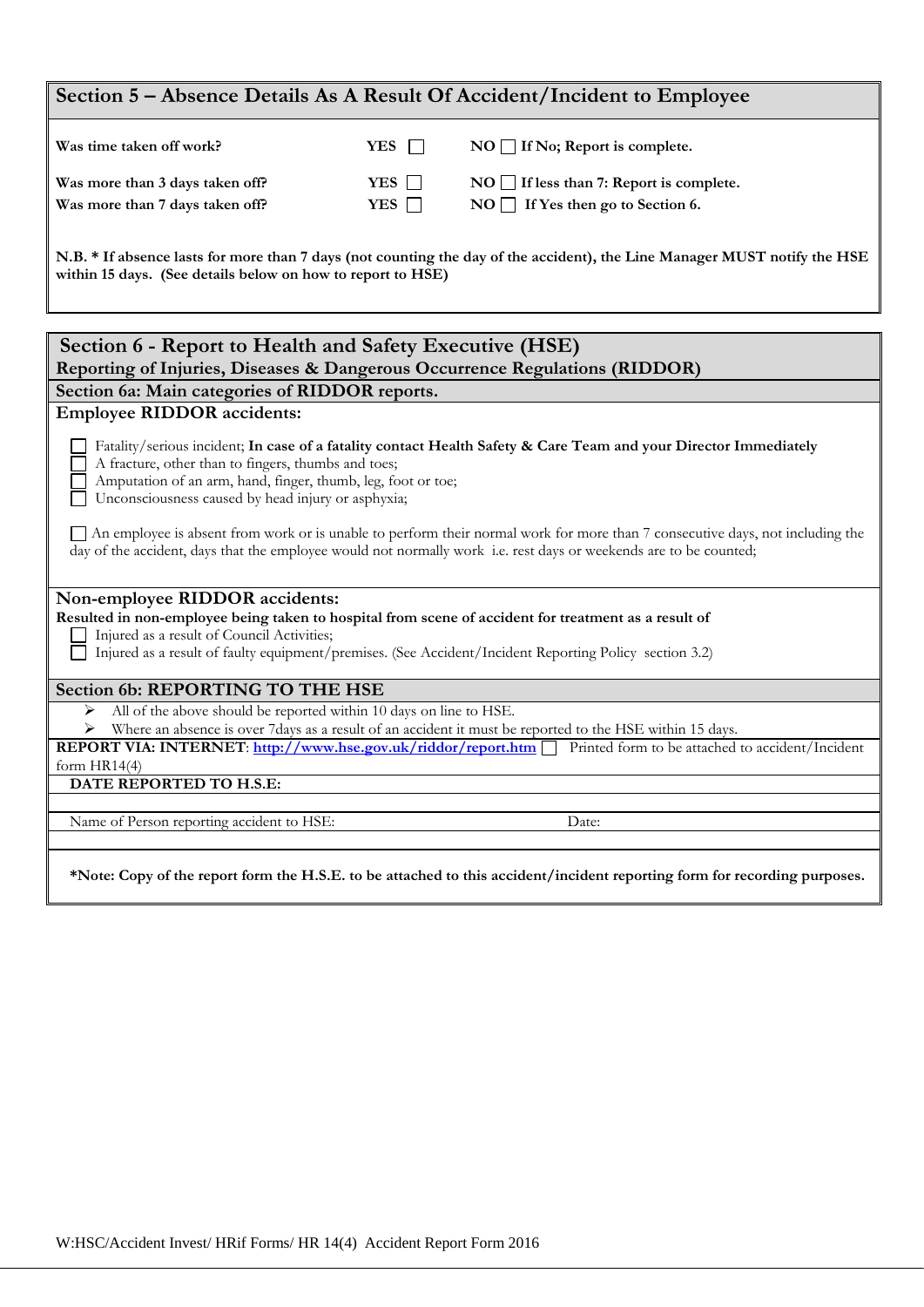## **Section 7- Witness Statement(s) Witness Report of Accident/Incident**

|                                                                                                                                                              |                                                                                                                             | Page of                                |                       |
|--------------------------------------------------------------------------------------------------------------------------------------------------------------|-----------------------------------------------------------------------------------------------------------------------------|----------------------------------------|-----------------------|
| N.B. If more than one witness statement, please photocopy this page and attach it to the form.                                                               |                                                                                                                             |                                        |                       |
| Did you witness the actual accident/incident taking place?<br>Did you attend the scene after the accident/incident took place?<br>Are you a council employee |                                                                                                                             | <b>YES</b><br><b>YES</b><br><b>YES</b> | NO<br>NO.<br>$\rm NO$ |
| <b>NAME OF WITNESSS</b>                                                                                                                                      | Address/ or place of work                                                                                                   |                                        |                       |
| Telephone number:                                                                                                                                            |                                                                                                                             |                                        |                       |
| <b>WITNESS STATEMENT:</b>                                                                                                                                    |                                                                                                                             |                                        |                       |
|                                                                                                                                                              |                                                                                                                             |                                        |                       |
|                                                                                                                                                              |                                                                                                                             |                                        |                       |
|                                                                                                                                                              |                                                                                                                             |                                        |                       |
|                                                                                                                                                              |                                                                                                                             |                                        |                       |
|                                                                                                                                                              |                                                                                                                             |                                        |                       |
|                                                                                                                                                              |                                                                                                                             |                                        |                       |
|                                                                                                                                                              |                                                                                                                             |                                        |                       |
|                                                                                                                                                              |                                                                                                                             |                                        |                       |
|                                                                                                                                                              |                                                                                                                             |                                        |                       |
|                                                                                                                                                              |                                                                                                                             |                                        |                       |
|                                                                                                                                                              |                                                                                                                             |                                        |                       |
|                                                                                                                                                              |                                                                                                                             |                                        |                       |
|                                                                                                                                                              |                                                                                                                             |                                        |                       |
|                                                                                                                                                              |                                                                                                                             |                                        |                       |
|                                                                                                                                                              |                                                                                                                             |                                        |                       |
|                                                                                                                                                              |                                                                                                                             |                                        |                       |
|                                                                                                                                                              |                                                                                                                             |                                        |                       |
|                                                                                                                                                              |                                                                                                                             |                                        |                       |
|                                                                                                                                                              |                                                                                                                             |                                        |                       |
|                                                                                                                                                              |                                                                                                                             |                                        |                       |
| Witness:                                                                                                                                                     |                                                                                                                             | Date $\dots\dots\dots\dots\dots$       |                       |
|                                                                                                                                                              |                                                                                                                             |                                        |                       |
| Employee number:                                                                                                                                             |                                                                                                                             |                                        |                       |
|                                                                                                                                                              | Falkirk Council will process this data in accordance with data protection legislation for recording and monitoring purposes |                                        |                       |
| Council may have to disclose details of this accident/incident to other parties.                                                                             | in relation to our Health & Safety Policy and Procedures. In order to comply with Health & Safety Legislation, Falkirk      |                                        |                       |